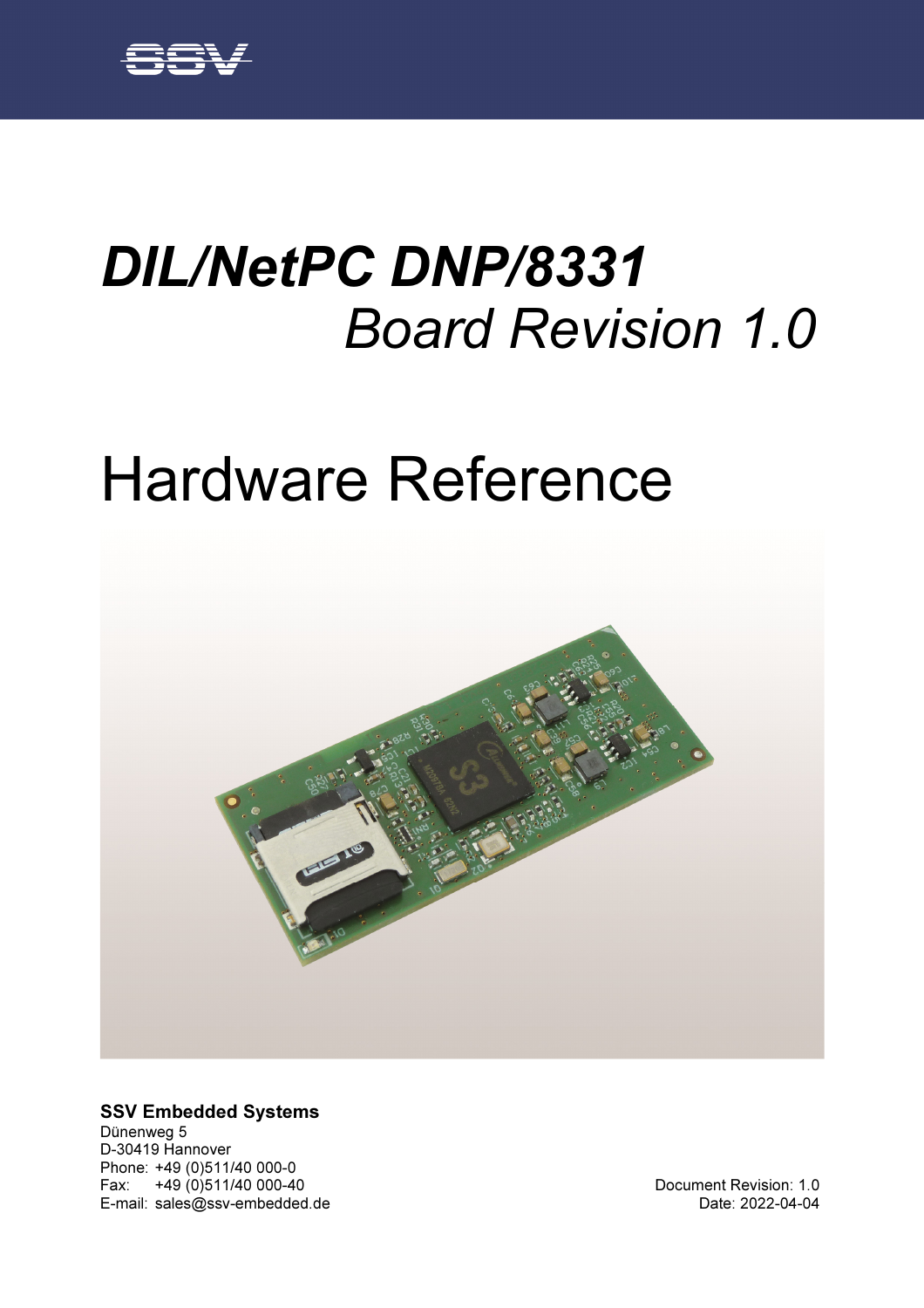

# **CONTENT**

|  | 1.1 |  |  |  |  |  |
|--|-----|--|--|--|--|--|
|  | 1.2 |  |  |  |  |  |
|  | 1.3 |  |  |  |  |  |
|  | 1.4 |  |  |  |  |  |
|  |     |  |  |  |  |  |
|  |     |  |  |  |  |  |
|  |     |  |  |  |  |  |
|  |     |  |  |  |  |  |
|  |     |  |  |  |  |  |
|  |     |  |  |  |  |  |
|  |     |  |  |  |  |  |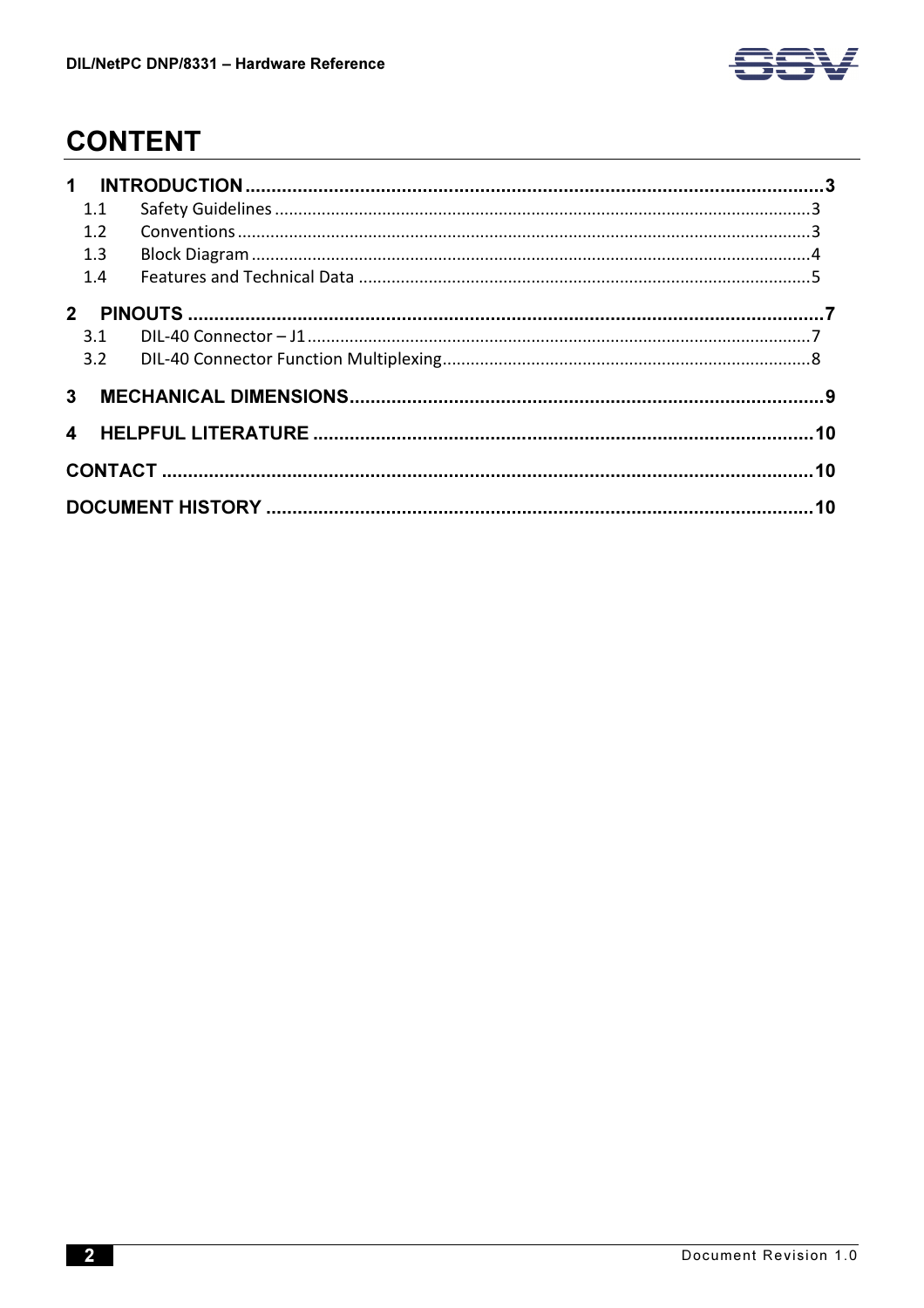

# 1 INTRODUCTION

This document describes the basic hardware components of the DIL/NetPC DNP/8331.

## 1.1 Safety Guidelines

Please read the following safety guidelines carefully! In case of property or personal damage by not paying attention to this document and/or by incorrect handling, we do not assume liability. In such cases any warranty claim expires.



## ATTENTION!

Observe precautions for handling – electrostatic sensitive device!

- The installation of the device should be done only by qualified personnel.
- Discharge yourself before you work with the device, e.g. by touching a heater of metal, to avoid damages.
- Stay grounded while working with the device to avoid damage through electrostatic discharge.

## 1.2 Conventions

| <b>Convention</b> | <b>Usage</b>                                         |
|-------------------|------------------------------------------------------|
| bold              | Important terms                                      |
| monospace         | Pathnames, filenames, command lines and program code |

Table 1: Conventions used in this Document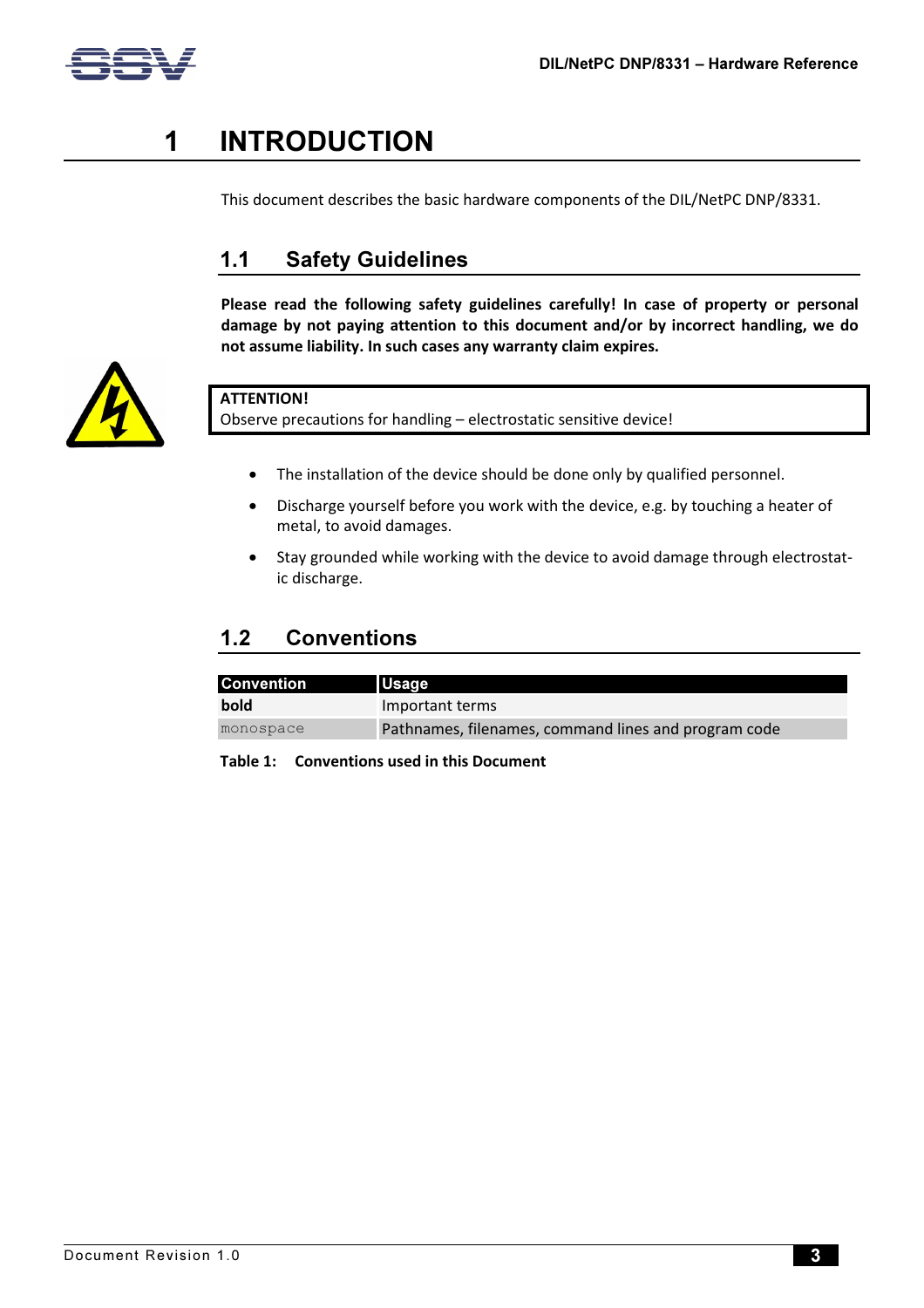

## 1.3 Block Diagram



Figure 1: Block diagram of DIL/NetPC DNP/8331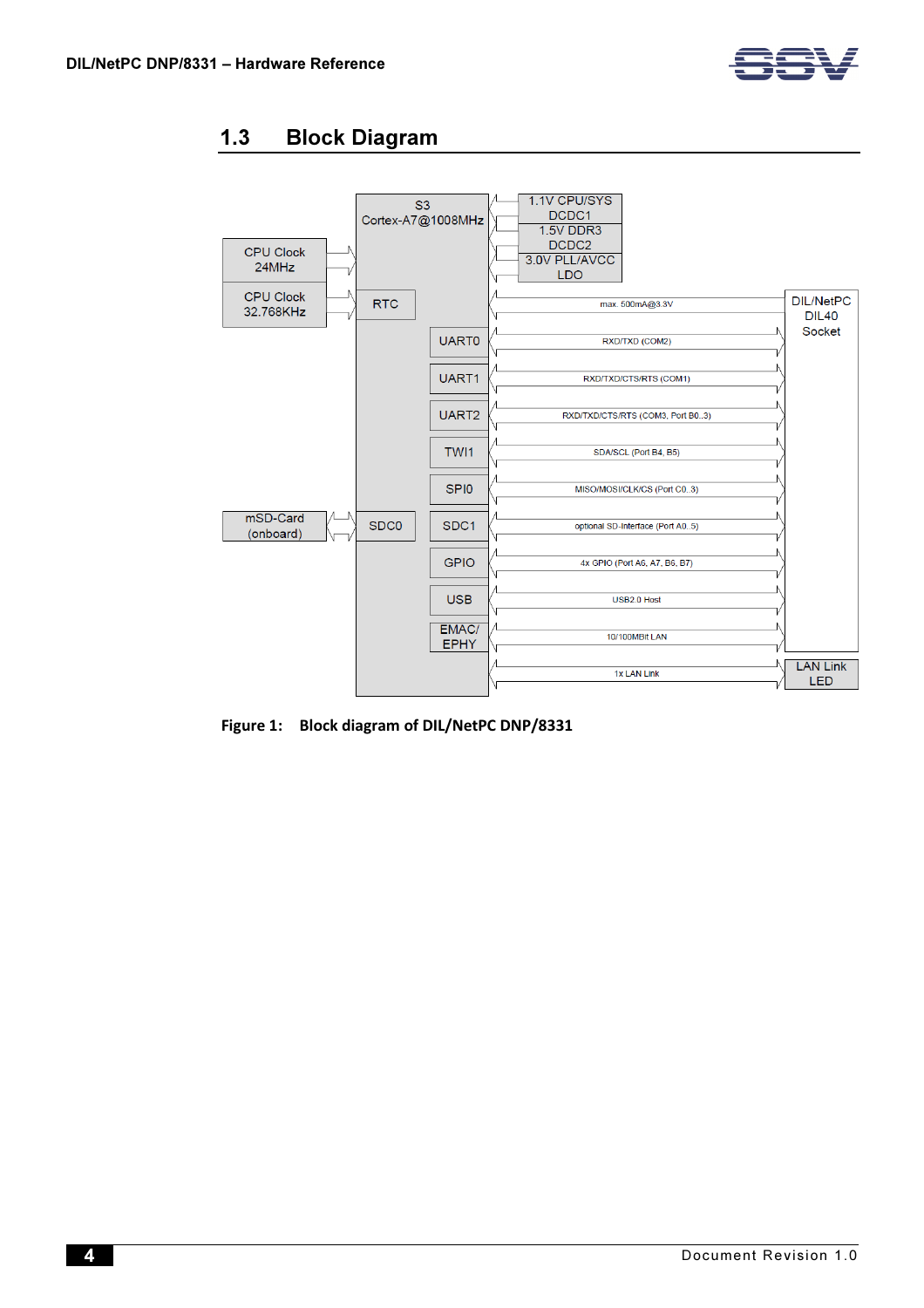

## 1.4 Features and Technical Data

| <b>Processor</b>                    |                                                                                                                                      |  |  |
|-------------------------------------|--------------------------------------------------------------------------------------------------------------------------------------|--|--|
| <b>Manufacturer / Type</b>          | Sochip S3 with ARM Cortex-A7 CPU                                                                                                     |  |  |
| <b>Clock speed</b>                  | 1008 MHz                                                                                                                             |  |  |
| <b>Memory</b>                       |                                                                                                                                      |  |  |
| <b>RAM</b>                          | 128 MB DDR3 SDRAM                                                                                                                    |  |  |
| <b>Storage media</b>                | 1x internal microSD card holder (with pre-installed microSD)                                                                         |  |  |
| <b>Interfaces</b>                   |                                                                                                                                      |  |  |
| <b>Ethernet</b>                     | 1x 10/100 Mbps                                                                                                                       |  |  |
| <b>USB</b>                          | 1x USB 2.0 host port with max. 480 Mbps                                                                                              |  |  |
| <b>UART</b>                         | 3x UART (COM1 with all hardware handshake signals, COM2<br>TX/RX only, COM3 TX/RX/RTS/CTS - functional OR with four<br>GPIO signals) |  |  |
| <b>SPI</b>                          | 1x SPI master controller, functional OR with four GPIO signals                                                                       |  |  |
| 12C                                 | 1x I2C master controller, functional OR with two GPIO signals                                                                        |  |  |
| <b>GPIO</b>                         | 20-bit GPIO (General Purpose Input Output)                                                                                           |  |  |
| <b>Special Functions</b>            |                                                                                                                                      |  |  |
| Watchdog                            | 1x Timer watchdog (hardware-based, software-configurable)<br>1x Power supervisor (hardware-based)                                    |  |  |
| <b>Displays / Control Elements</b>  |                                                                                                                                      |  |  |
| <b>LEDs</b>                         | 1x LAN link LED                                                                                                                      |  |  |
| <b>Software</b>                     |                                                                                                                                      |  |  |
| <b>Boot loader</b>                  | Preinstalled U Boot boot loader                                                                                                      |  |  |
| <b>Operating system</b>             | Preinstalled Linux operating system                                                                                                  |  |  |
| <b>Electrical Characteristics</b>   |                                                                                                                                      |  |  |
| <b>Supply voltage</b>               | 3.3 VDC ±5%                                                                                                                          |  |  |
| <b>Supply current</b>               | 300 mA typical / 500 mA max.                                                                                                         |  |  |
| <b>Mechanical Characteristics</b>   |                                                                                                                                      |  |  |
| <b>Socket</b>                       | 40 pin JEDEC DIL 40 connector, 2.54 mm centers<br>(Pin-compatible to other SSV DIL-40 devices)                                       |  |  |
| <b>Mass</b>                         | $<$ 150 g                                                                                                                            |  |  |
| <b>Dimensions</b>                   | 55 mm x 23 mm                                                                                                                        |  |  |
| Operating temperature 070 °C        |                                                                                                                                      |  |  |
| <b>Standards and Certifications</b> |                                                                                                                                      |  |  |
| <b>EMC</b>                          | <b>CE</b>                                                                                                                            |  |  |
| <b>Environmental</b>                | RoHS, WEEE                                                                                                                           |  |  |
| standards                           |                                                                                                                                      |  |  |

Table 2: Features and technical data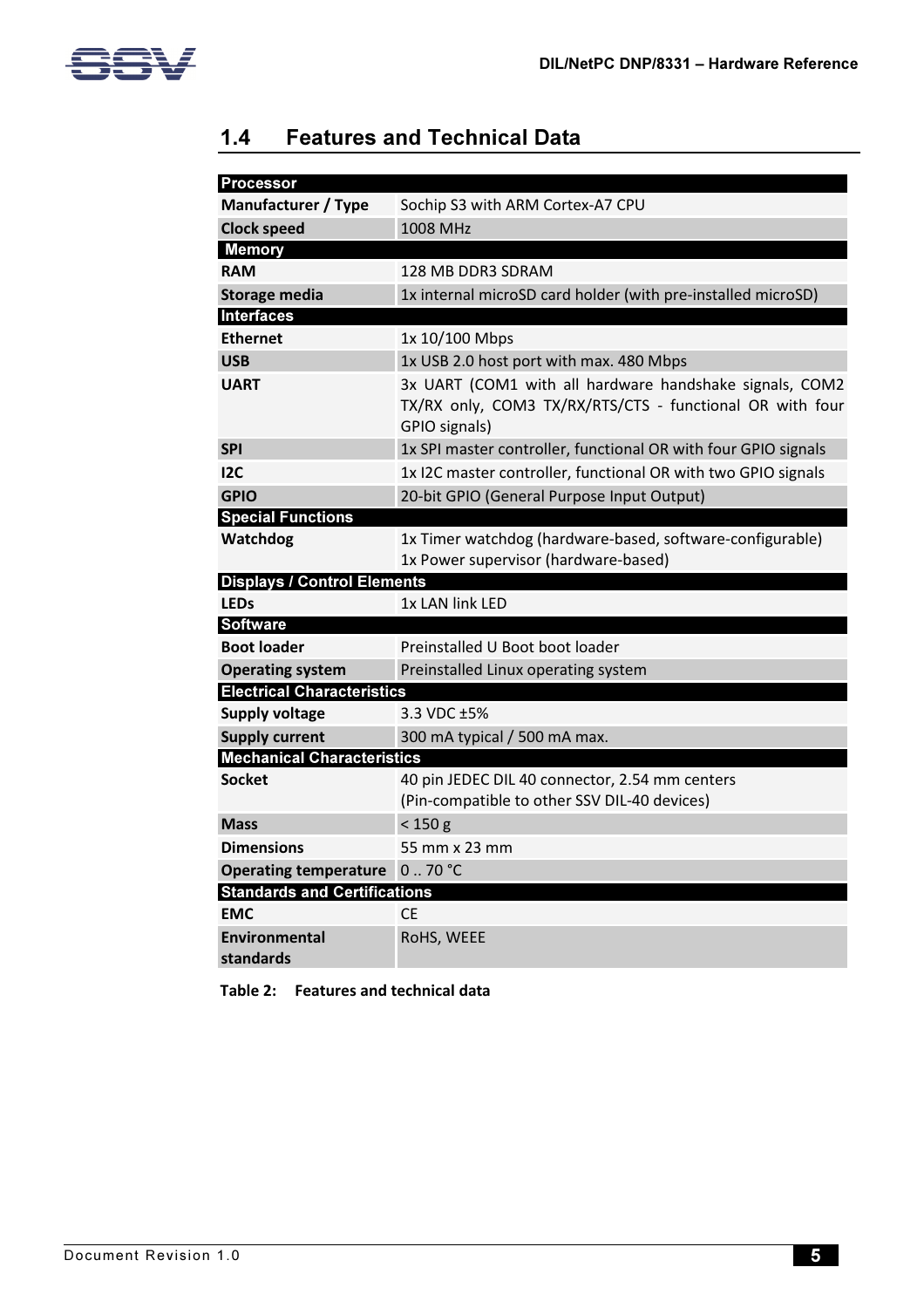



| 1 IC1: Sochip S3 with ARM Cortex-A7 CPU | ③ D1: LAN LED           |
|-----------------------------------------|-------------------------|
| (2) J2: microSD card hinge              | 4) J1: DIL-40 connector |

Figure 2: Board layout DIL/NetPC DNP/8331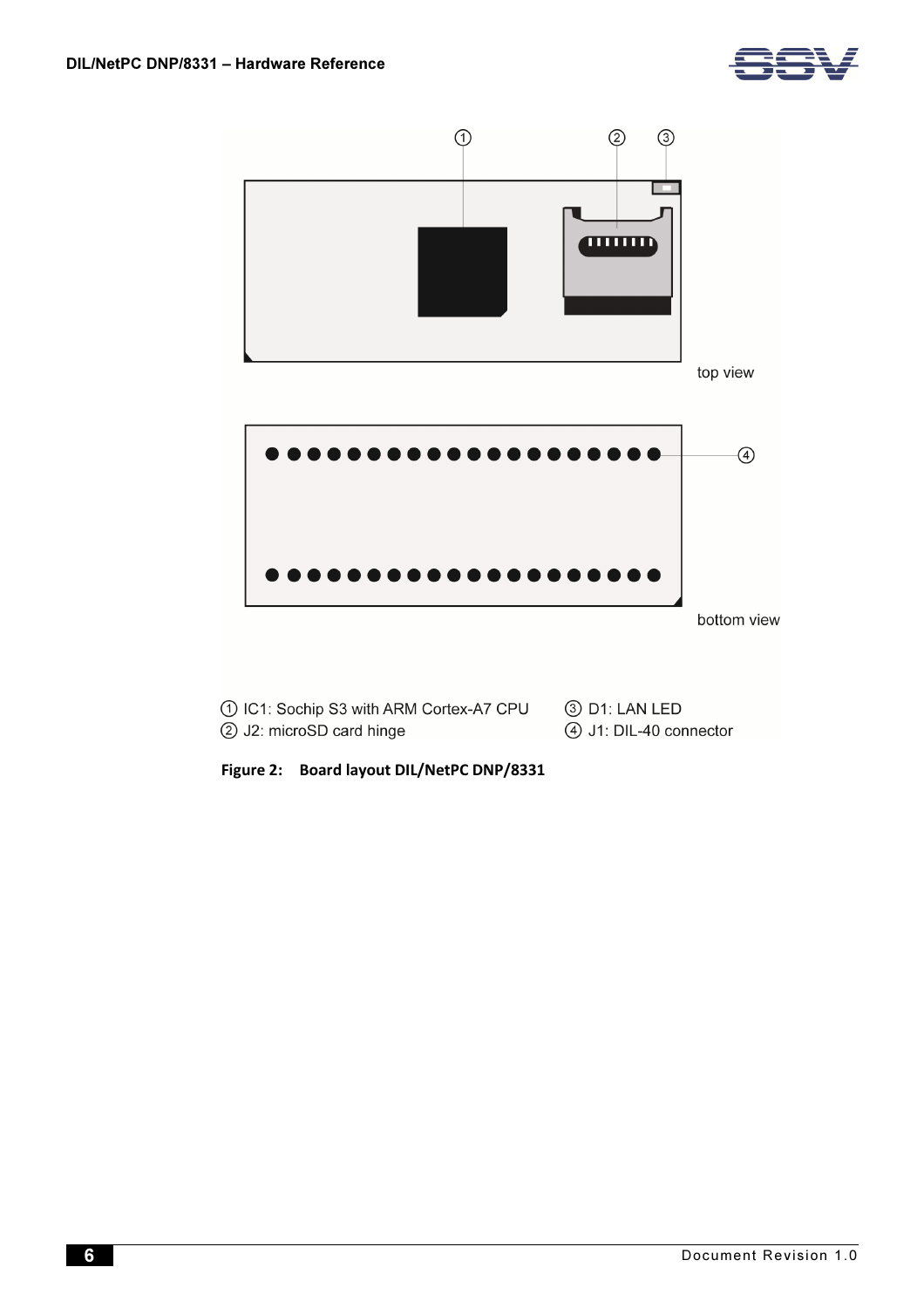

# 2 PINOUTS

### 3.1 DIL-40 Connector – J1



#### Please note:

The arrangement of the signals in groups has compatibility reasons. Other products of SSV with DIL-40 pinout are fully or conditionally pin compatible to the DIL/NetPC DNP/8331 by observance of the corresponding application note.

| Pin | <b>Name</b>    | <b>Group</b> | <b>Function</b>                 |
|-----|----------------|--------------|---------------------------------|
|     | <b>1 PAO</b>   | PIO          | Parallel I/O, Port A, Bit 0     |
|     | $2$ PA1        | PIO          | Parallel I/O, Port A, Bit 1     |
|     | 3 PA2          | <b>PIO</b>   | Parallel I/O, Port A, Bit 2     |
|     | $4$ PA3        | PIO          | Parallel I/O, Port A, Bit 3     |
|     | 5 PA4          | <b>PIO</b>   | Parallel I/O, Port A, Bit 4     |
|     | <b>6 PA5</b>   | PIO          | Parallel I/O, Port A, Bit 5     |
|     | <b>7 PA6</b>   | PIO          | Parallel I/O, Port A, Bit 6     |
|     | <b>8 PA7</b>   | PIO          | Parallel I/O, Port A, Bit 7     |
|     | <b>9 PBO</b>   | <b>PIO</b>   | Parallel I/O, Port B, Bit 0     |
|     | <b>10 PB1</b>  | PIO          | Parallel I/O, Port B, Bit 1     |
|     | <b>11 PB2</b>  | PIO          | Parallel I/O, Port B, Bit 2     |
|     | <b>12 PB3</b>  | <b>PIO</b>   | Parallel I/O, Port B, Bit 3     |
|     | <b>13 PB4</b>  | PIO          | Parallel I/O, Port B, Bit 4     |
|     | <b>14 PB5</b>  | PIO          | Parallel I/O, Port B, Bit 5     |
|     | <b>15 PB6</b>  | <b>PIO</b>   | Parallel I/O, Port B, Bit 6     |
|     | <b>16 PB7</b>  | PIO          | Parallel I/O, Port B, Bit 7     |
|     | 17 RESIN       | <b>RESET</b> | Reset Input (Low Active)        |
|     | 18 HDMA        | <b>USB</b>   | <b>USB Host Port -</b>          |
|     | 19 HDPA        | <b>USB</b>   | USB Host Port +                 |
|     | <b>20 GND</b>  | ---          | Ground                          |
|     | <b>21 RCM</b>  | ---          | RCM (Remote Console Mode) Input |
|     | $22$ TX+       | LAN          | 10/100 Mbps LAN, TX+ Pin        |
|     | 23 TX-         | LAN          | 10/100 Mbps LAN, TX- Pin        |
|     | 24 RX+         | LAN          | 10/100 Mbps LAN, RX+ Pin        |
|     | 25 RX-         | LAN          | 10/100 Mbps LAN, RX- Pin        |
|     | <b>26 TXD2</b> | SIO          | COM2 Serial Port, TXD Pin       |
|     | <b>27 RXD2</b> | <b>SIO</b>   | COM2 Serial Port, RXD Pin       |
|     | 28 RI1         | <b>SIO</b>   | <b>COM1 Serial Port, RI Pin</b> |
|     | <b>29 DTR1</b> | <b>SIO</b>   | COM1 Serial Port, DTR Pin       |
|     | <b>30 DSR1</b> | <b>SIO</b>   | COM1 Serial Port, DSR Pin       |

Table 3: Pinout DIL-40 connector part 1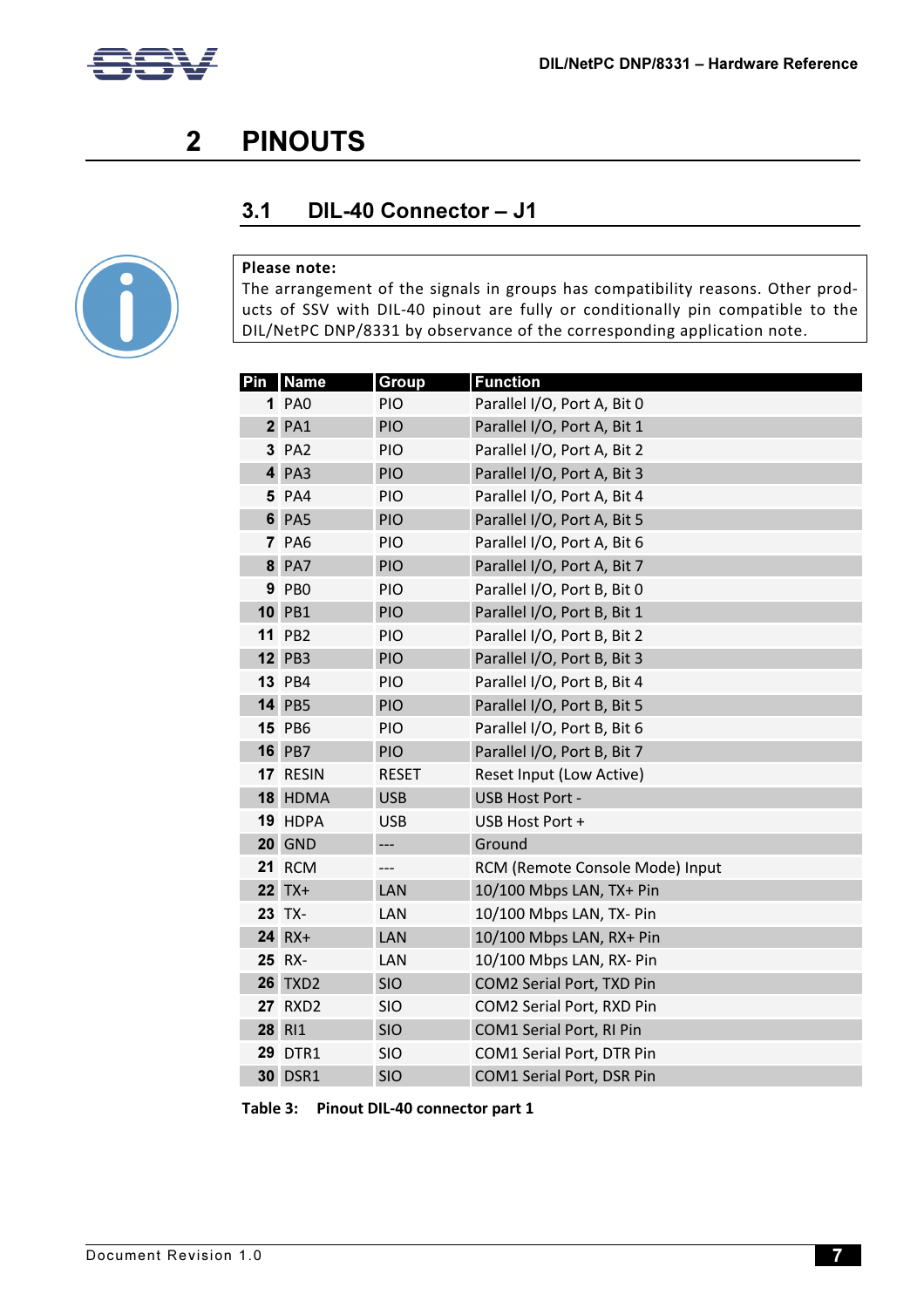

| <b>Name</b>    | Group      | <b>Function</b>                  |
|----------------|------------|----------------------------------|
| <b>31 DCD1</b> | <b>SIO</b> | COM1 Serial Port, DCD Pin        |
| <b>32 RTS1</b> | <b>SIO</b> | <b>COM1 Serial Port, RTS Pin</b> |
| <b>33 CTS1</b> | <b>SIO</b> | COM1 Serial Port, CTS Pin        |
| <b>34 TXD1</b> | <b>SIO</b> | COM1 Serial Port, TXD Pin        |
| <b>35 RXD1</b> | <b>SIO</b> | COM1 Serial Port, RXD Pin        |
| <b>36 PCO</b>  | <b>PIO</b> | Parallel I/O, Port C, Bit 0      |
| 37 PC1         | <b>PIO</b> | Parallel I/O, Port C, Bit 1      |
| <b>38 PC2</b>  | <b>PIO</b> | Parallel I/O, Port C, Bit 2      |
| <b>39 PC3</b>  | <b>PIO</b> | Parallel I/O, Port C, Bit 3      |
| <b>40 VCC</b>  |            | 3.3 Volt Power Input             |

Table 4: Pinout DIL-40 connector part 2

#### 3.2 DIL-40 Connector Function Multiplexing

Some pins of the DIL-40 connector of the DNP/8331 have multiple meanings. The pins have a main and an alternate function (function multiplexing).

The main functions correspond with the standard pinout of the DIL-40 connector as shown in table 2. The alternate functions are shown in table 3 below.

| Pin |               | Name Main Function          | <b>SoC Signal Name</b> | <b>Alternate SoC Function</b> |
|-----|---------------|-----------------------------|------------------------|-------------------------------|
|     | 1 PA0         | Parallel I/O, Port A, Bit 0 | PG0 (SDC1_CLK)         | SD Card Clock                 |
|     | $2$ PA1       | Parallel I/O, Port A, Bit 1 | PG1 (SDC1_CMD)         | SD Card Command               |
|     | 3 PA2         | Parallel I/O, Port A, Bit 2 | PG2 (SDC1 D0)          | SD Card Data Bit 0            |
|     | 4 PA3         | Parallel I/O, Port A, Bit 3 | PG3 (SDC1 D1)          | SD Card Data Bit 1            |
|     | 5 PA4         | Parallel I/O, Port A, Bit 4 | PG4 (SDC1 D2)          | SD Card Data Bit 2            |
|     | <b>6 PA5</b>  | Parallel I/O, Port A, Bit 5 | PG5 (SDC1_D3           | SD Card Data Bit 3            |
|     | 7 PA6         | Parallel I/O, Port A, Bit 6 | <b>PE23</b>            |                               |
|     | <b>8 PA7</b>  | Parallel I/O, Port A, Bit 7 | <b>PE24</b>            | ---                           |
|     | 9 PB0         | Parallel I/O, Port B, Bit 0 | PBO (UART2 TX)         | COM3 Serial Port, TXD         |
|     | <b>10 PB1</b> | Parallel I/O, Port B, Bit 1 | PB1 (UART2 RX)         | COM3 Serial Port, RXD         |
|     | <b>11 PB2</b> | Parallel I/O, Port B, Bit 2 | PB2 (UART2 RTS)        | COM3 Serial Port, RTS         |
|     | <b>12 PB3</b> | Parallel I/O, Port B, Bit 3 | PB3 (UART2_CTS)        | COM3 Serial Port, CTS         |
|     | <b>13 PB4</b> | Parallel I/O, Port B, Bit 4 | PE21 (TWI1 CLK)        | <b>I2C Clock</b>              |
|     | <b>14 PB5</b> | Parallel I/O, Port B, Bit 5 | PE22 (TWI1 SDA)        | <b>I2C Data</b>               |
|     | <b>15 PB6</b> | Parallel I/O, Port B, Bit 6 | PB4                    |                               |
|     | <b>16 PB7</b> | Parallel I/O, Port B, Bit 7 | PB5                    | ---                           |
|     | <b>36 PCO</b> | Parallel I/O, Port C, Bit 0 | PC3 (SPIO_MOSI)        | <b>SPI MOSI</b>               |
|     | 37 PC1        | Parallel I/O, Port C, Bit 1 | PCO (SPIO MISO)        | <b>SPI MISO</b>               |
|     | 38 PC2        | Parallel I/O, Port C, Bit 2 | PC1 (SPIO CLK)         | <b>SPI Clock</b>              |
|     | <b>39 PC3</b> | Parallel I/O, Port C, Bit 3 | PC2 (SPIO_CSO)         | SPI Chip Select 0             |

Table 5: DNP/8331 function multiplexing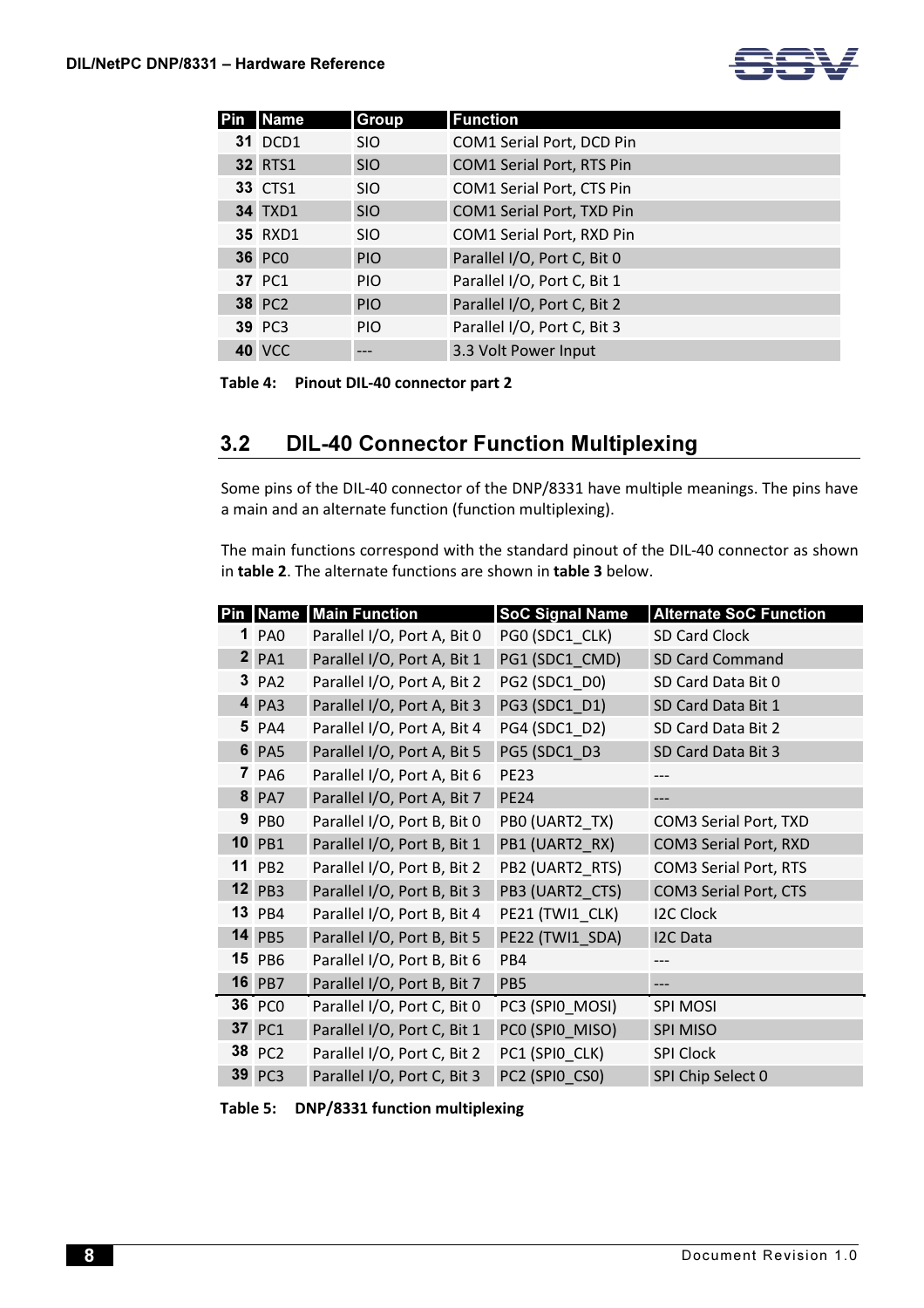

# 3 MECHANICAL DIMENSIONS



All length dimensions have a tolerance of 0.5 mm.



Figure 3: Mechanical dimensions of DIL/NetPC DNP/8331